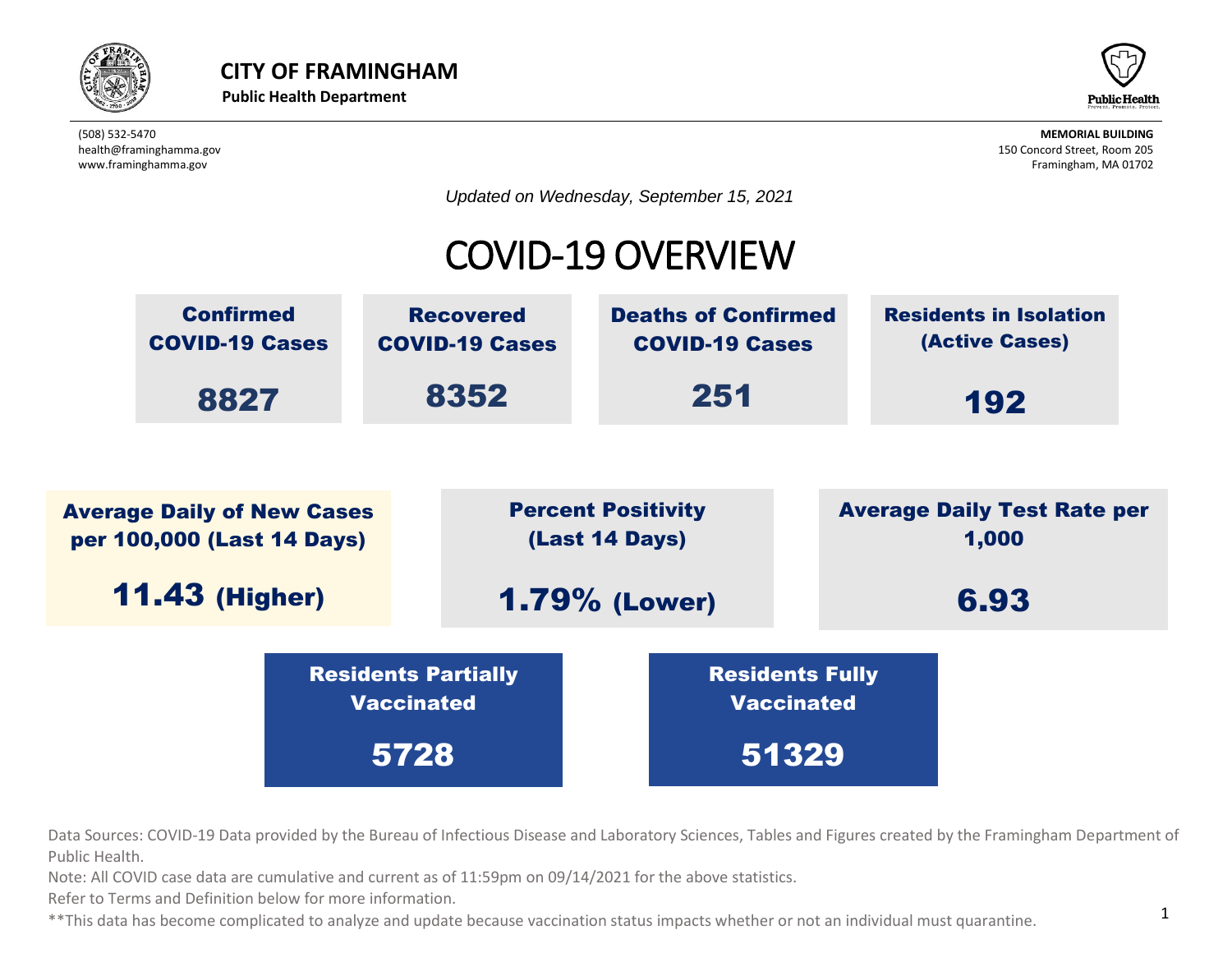



#### *Updated on Wednesday, September 15, 2021*

This data analysis provides more information about Framingham residents who have received positive COVID-19 test results and the number of vaccine doses administered. Please note that negative test results are not reported. This data analysis is intended to help us better understand the situation at the current time, and guide efforts to mitigate further disease transmission. This analysis is not a predictor of future trends. It will be updated weekly as new data is available.

#### **Terms and Definitions:**

- 1. Average Daily Incidence Rate per 100, 000 Color Calculations: **Gray:** Less than or equal to 15 total cases in the last 14 days; **Green:** Average daily new confirmed case rate over the last 14 days: <10 cases per 100,000 population AND >15 total cases; **Yellow:** Average daily new confirmed case rate over the last 14 days: >10 cases per 100,000 population OR > 4% positivity rate; **Red:** Average daily new confirmed case rate over the last 14 days: > 10 cases per 100,000 population AND > 4% positivity rate.
- 2. Last 14 days = 08/31/2021 to 09/14/2021
- 3. Change in percent positivity of all PCR tests conducted on Framingham residents compared to the previous week's (09/08/2021) report. This is based on total PCR molecular tests performed as of 11:59pm on 9/7/2021.
- 4. Average number of tests per day taken by Framingham residents within the past 14 days, per 1,000 population. Past 14 days = 08/24/2021 to 09/7/2021. As a reference, the State's number is 9.69
- 5. Residents fully vaccinated: An individual is counted as fully vaccinated if they have received the number of doses required to complete the COVID-19 vaccine series. This is measured as the total number of 2nd doses of Moderna and Pfizer administered and reported plus the total number of Janssen/Johnson & Johnson doses administered and reported.
- 6. Partially vaccinated individuals: An individual is counted as partially vaccinated if they have received only the 1st dose of a two-dose vaccine (currently Moderna and Pfizer)
- 7. MIIS: Immunization data from most (but not all) providers in Massachusetts are reported into the Massachusetts Immunization Information System (MIIS) through direct messages from electronic health records or direct entry by users. Due to inputting and processing, it may take 24-48 hours or more for shipping or administration data to appear in MIIS. MIIS data are available for analysis one calendar day after they are reported to the MIIS. Data are current as of time of publication and may be subject to change in future publications as additional data are reported.
- 8. Information on race and ethnicity is collected and reported by laboratories, healthcare providers and local boards of health and may or may not reflect self-report by the individual case. If no information is provided by any reporter on a case's race or ethnicity, MDPH classifies it as missing. A classification of unknown indicates the reporter did not know the race and ethnicity of the individual, the individual refused to provide information or that the originating system does not capture the information. Other indicates multiple races or that the originating system does not capture the information.

<span id="page-1-0"></span>**Note:** COVID-19 testing is currently conducted by dozens of private labs, hospitals, and other partners and the Massachusetts Department of Public Health is working with these organizations and to improve data reporting by race and ethnicity, to better understand where, and on whom, the burden of illness is falling so the Commonwealth can respond more effectively. On 4/8, the Commissioner of Public Health issued an Order related to collecting complete demographic information for all confirmed and suspected COVID-19 patients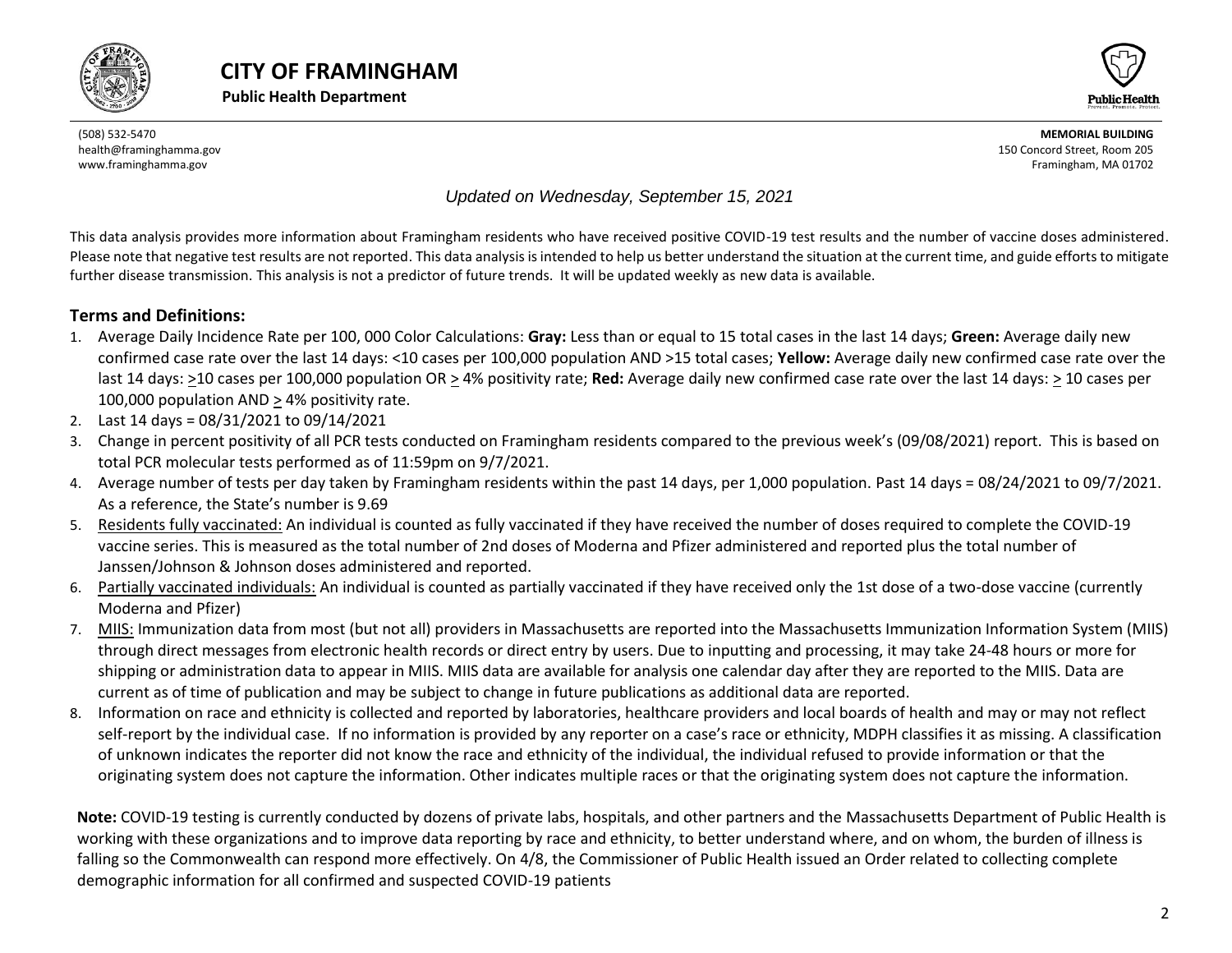



*Updated on Wednesday, September 15, 2021*

# Table of Contents

<span id="page-2-0"></span>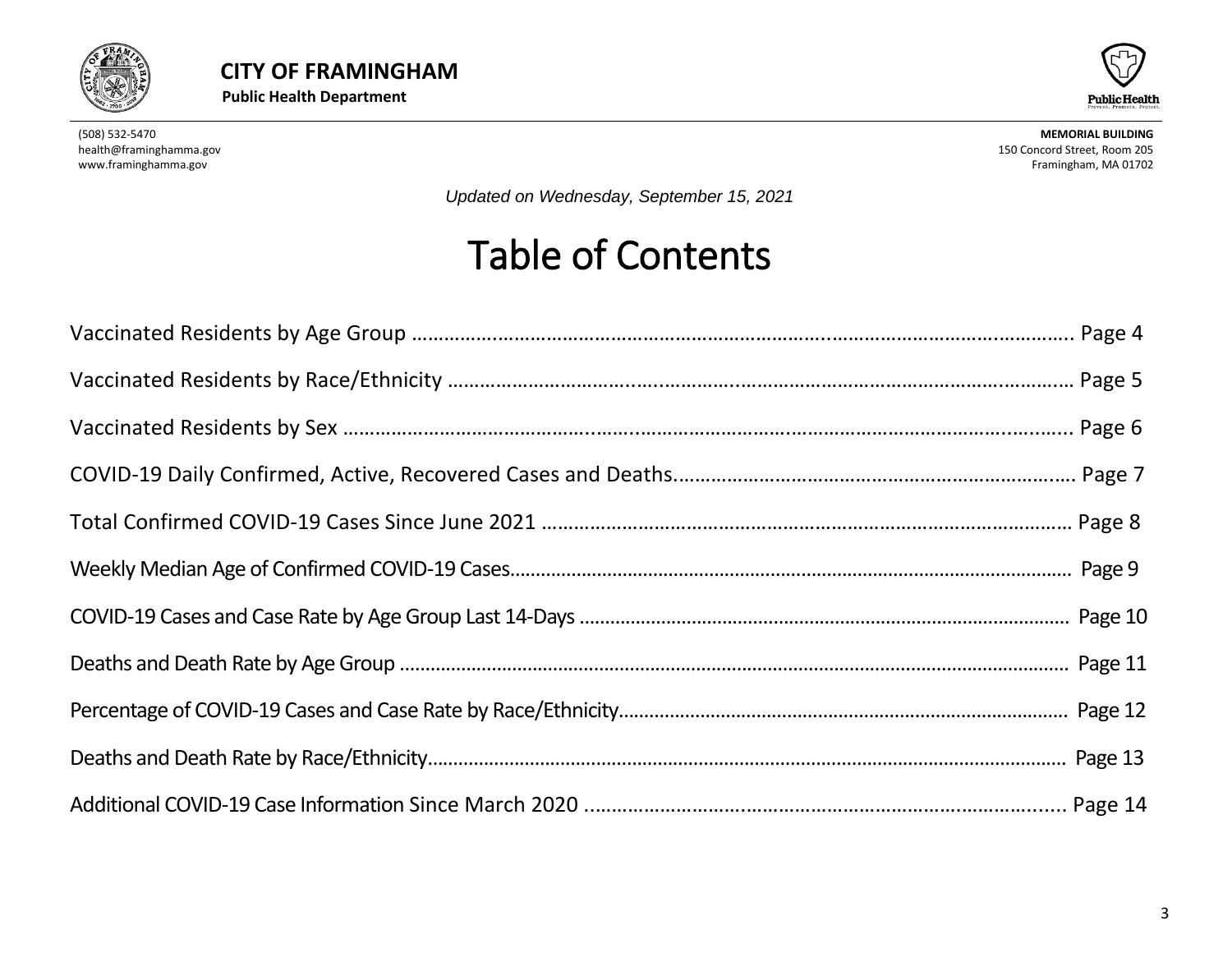



*Updated on Wednesday, September 15, 2021*

#### Vaccinated Residents by Age Group



4 Data Sources: Data from MIIS as of 09/7/21. Data reflect doses administered and reported, including Janssen/Johnson & Johnson beginning on 03/05/2021. An individual is<br>counted as partially vaccinated if they have received **[Back to Top](#page-1-0)** counted as partially vaccinated if they have received only the 1st dose of a two-dose vaccine (currently Moderna and Pfizer). An individual is counted as fully vaccinated if they have received the 2nd dose of Moderna or Pfizer or have received a dose of Janssen/Johnson & Johnson vaccine. These are mutually exclusive populations. Some individuals may receive a first or second dose of Moderna or Pfizer from a non-reporting provider and would not be included as fully vaccinated. Tables and Figures created by the Framingham Department of Public Health.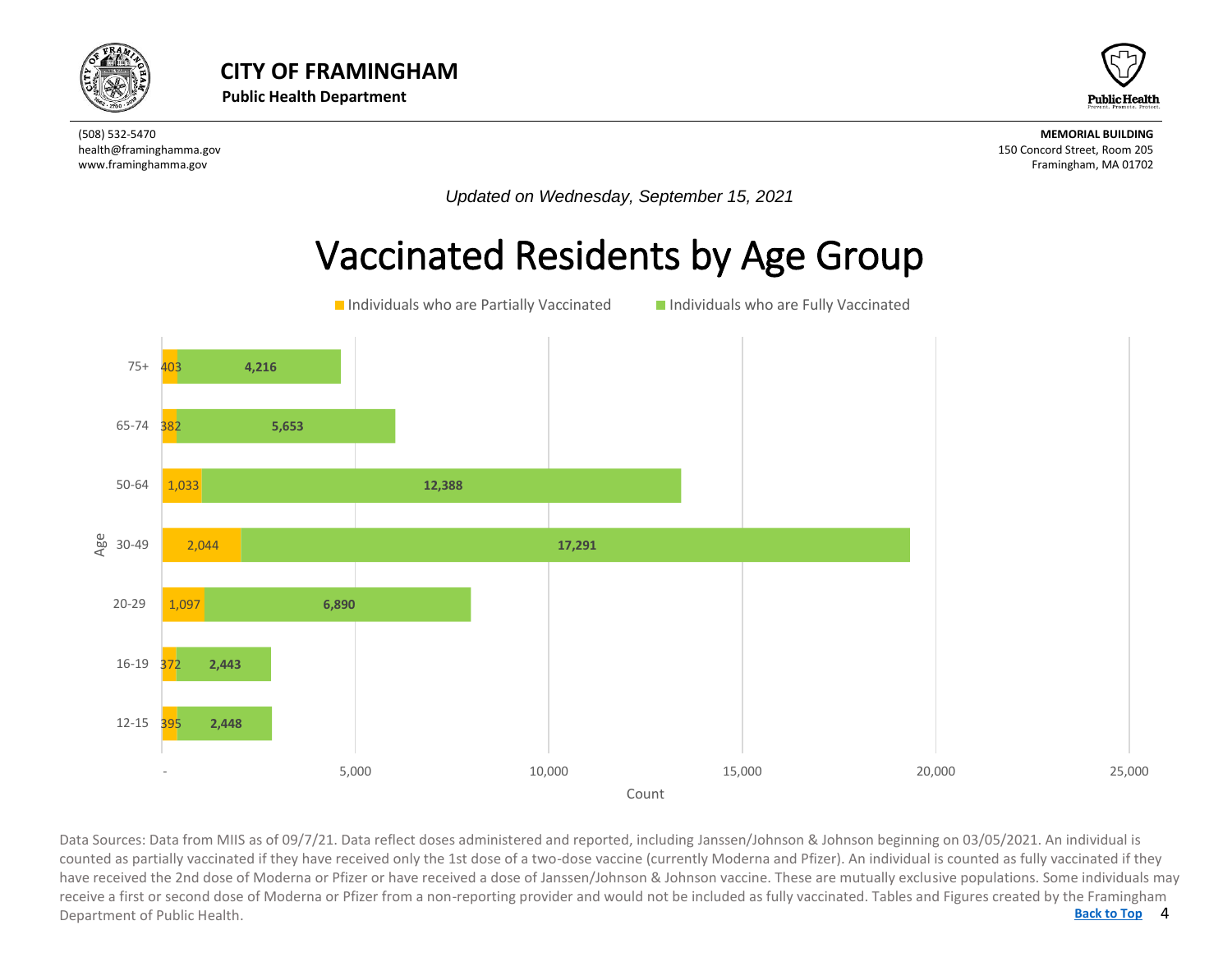<span id="page-4-0"></span>



*Updated on Wednesday, September 15, 2021*

#### Vaccinated Residents by Race/Ethnicity



Race/Ethnicity

Data Sources: Data from MIIS as of 09/7/21. Data reflect doses administered and reported, including Janssen/Johnson & Johnson beginning on 03/05/2021. An individual is counted as partially vaccinated if they have received only the 1st dose of a two-dose vaccine (currently Moderna and Pfizer). An individual is counted as fully vaccinated if they have received the 2nd dose of Moderna or Pfizer or have received a dose of Janssen/Johnson & Johnson vaccine. These are mutually exclusive populations. Some individuals may receive a first or second dose of Moderna or Pfizer from a non-reporting provider and would not be included as fully vaccinated.

Unknown/Missing Includes responses that do not fit into the listed categories, nonresponses, "prefer not to say", and records from selected providers whose software does not allow them to collect race and ethnicity data. Tables and Figures created by the Framingham Department of Public Health.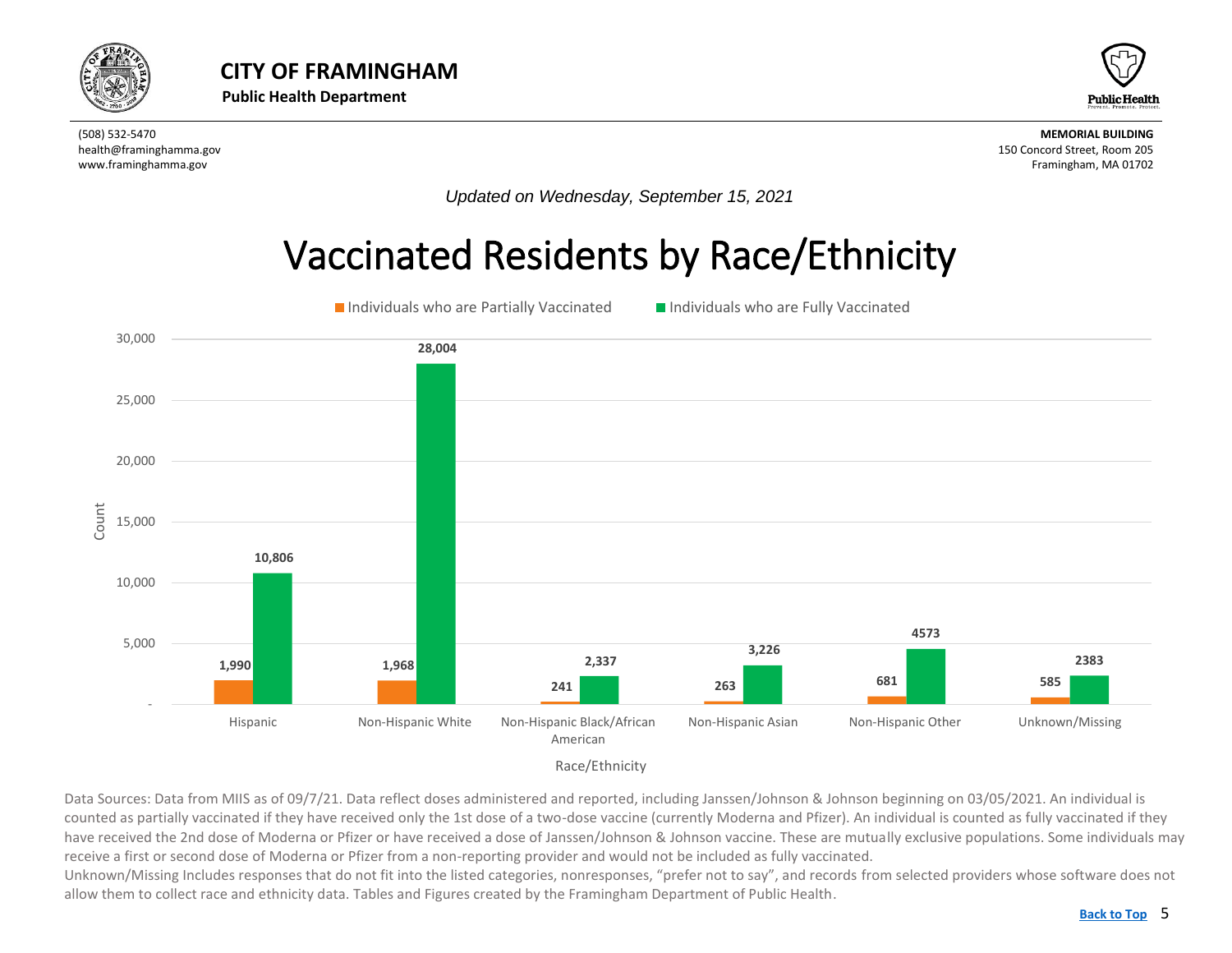



*Updated on Wednesday, September 15, 2021*

### Vaccinated Residents by Sex

<span id="page-5-0"></span>

Data Sources: Data from MIIS as of 09/7/21. Data reflect doses administered and reported, including Janssen/Johnson & Johnson beginning on 03/05/2021. An individual is counted as partially vaccinated if they have received only the 1st dose of a two-dose vaccine (currently Moderna and Pfizer). An individual is counted as fully vaccinated if they have received the 2nd dose of Moderna or Pfizer or have received a dose of Janssen/Johnson & Johnson vaccine. These are mutually exclusive populations. Some individuals may receive a first or second dose of Moderna or Pfizer from a non-reporting provider and would not be included as fully vaccinated.

Back to Top 6 Other includes unknown responses where sex was not reported or those that do not identify as male or female. Tables and Figures created by the Framingham Department of Public Health **[Back to Top](#page-1-0)**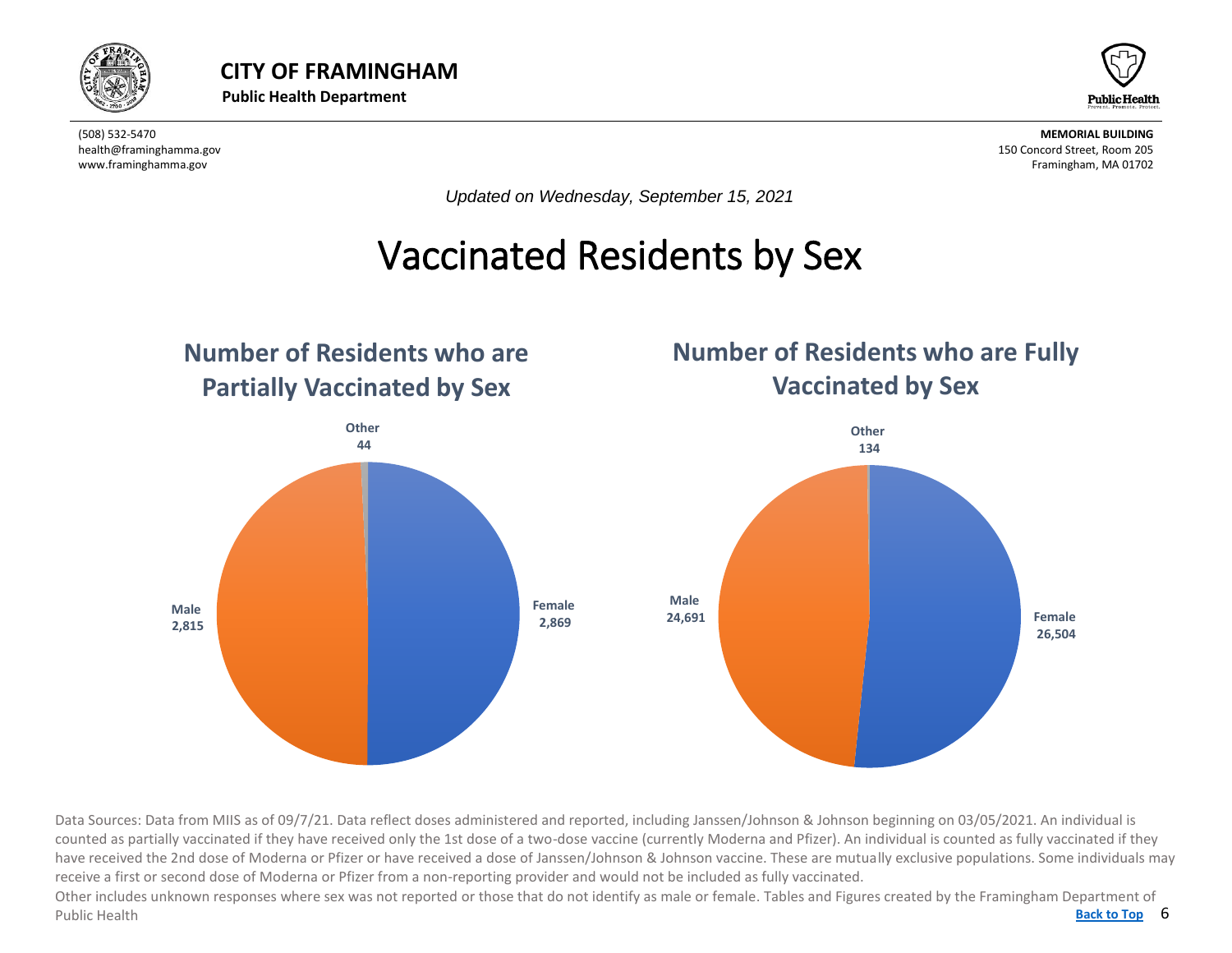<span id="page-6-0"></span>



*Updated on Wednesday, September 15, 2021*

## COVID-19 Daily Confirmed, Active, Recovered Cases and Deaths





7 **[Back to Top](#page-1-0)** Data Sources: COVID-19 Data provided by the Bureau of Infectious Disease and Laboratory Sciences; Tables and Figures created by the Framingham Department of Public Health.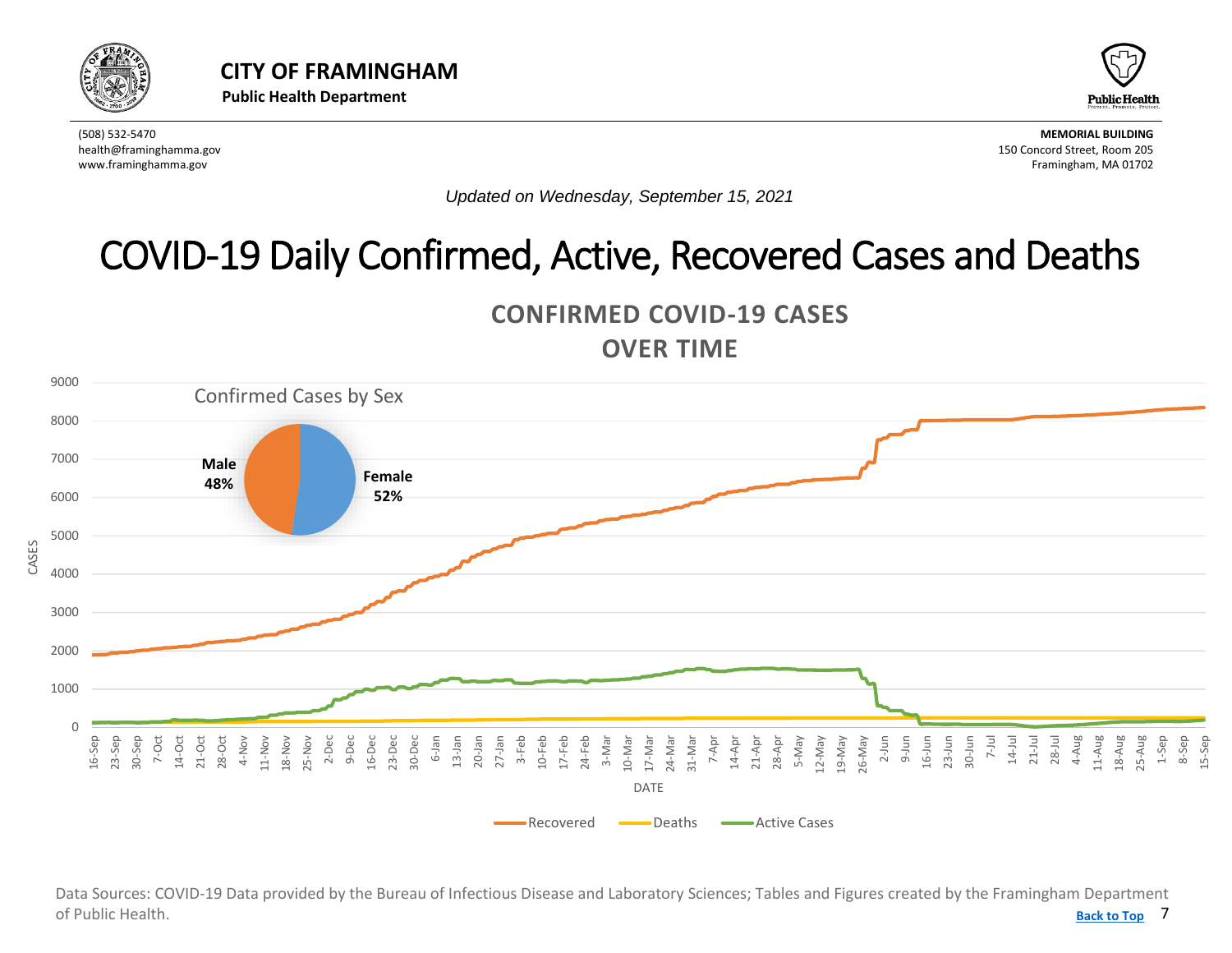



*Updated on Wednesday, September 15, 2021*

### Total Confirmed COVID-19 cases since June 2021



Data Sources: COVID-19 Data provided by the Bureau of Infectious Disease and Laboratory Sciences; Tables and Figures created by the Framingham Department of Public Health.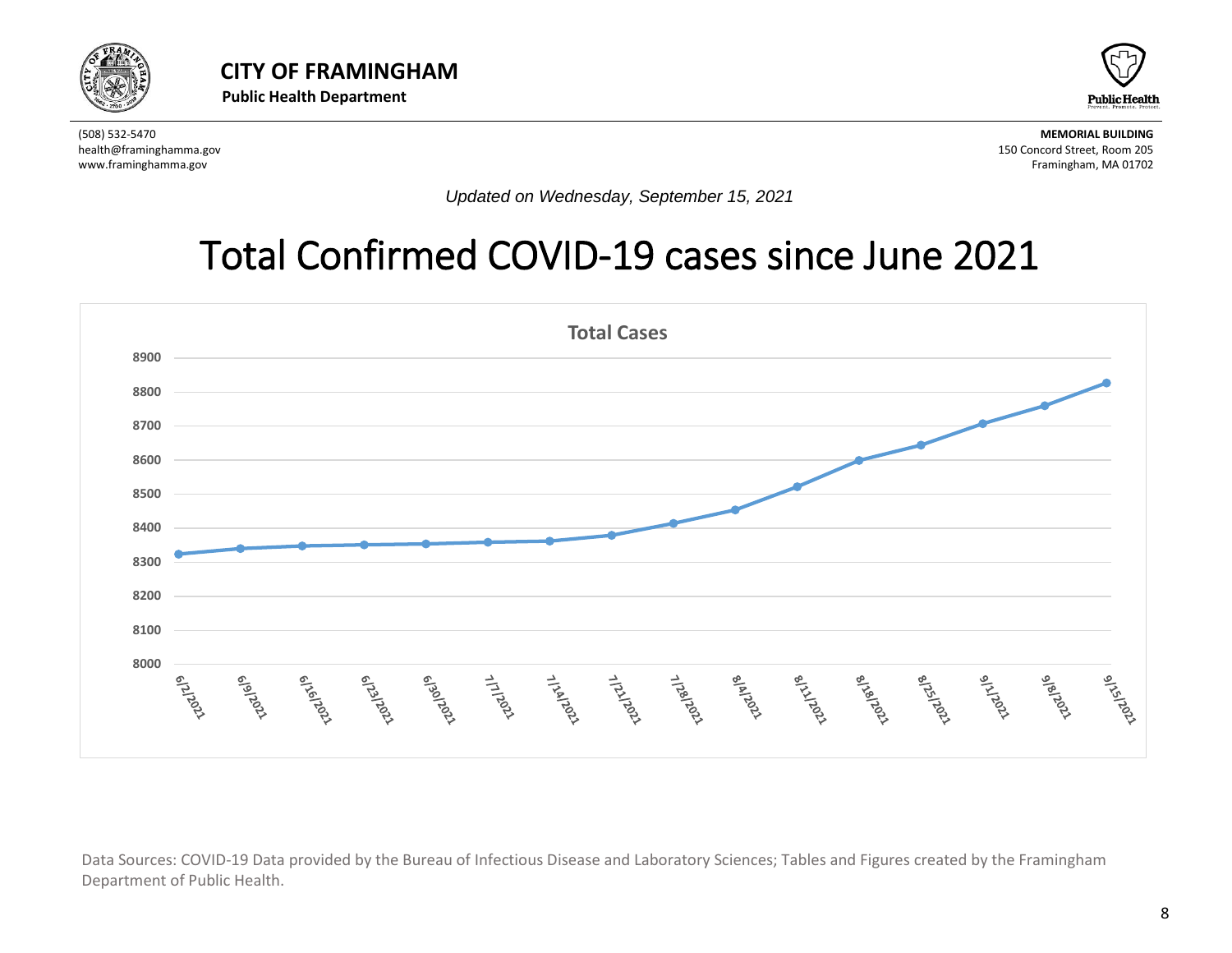<span id="page-8-0"></span>



*Updated on Wednesday, September 15, 2021*

### Weekly Median Age of Confirmed COVID-19 Cases



 Calculated as median age of new confirmed positive cases of residents of Framingham as reported by the MA Department of Public Health. Data Sources: COVID-19 Data provided by the Bureau of Infectious Disease and Laboratory Sciences; Tables and Figures created by the Framingham Department of Public Health.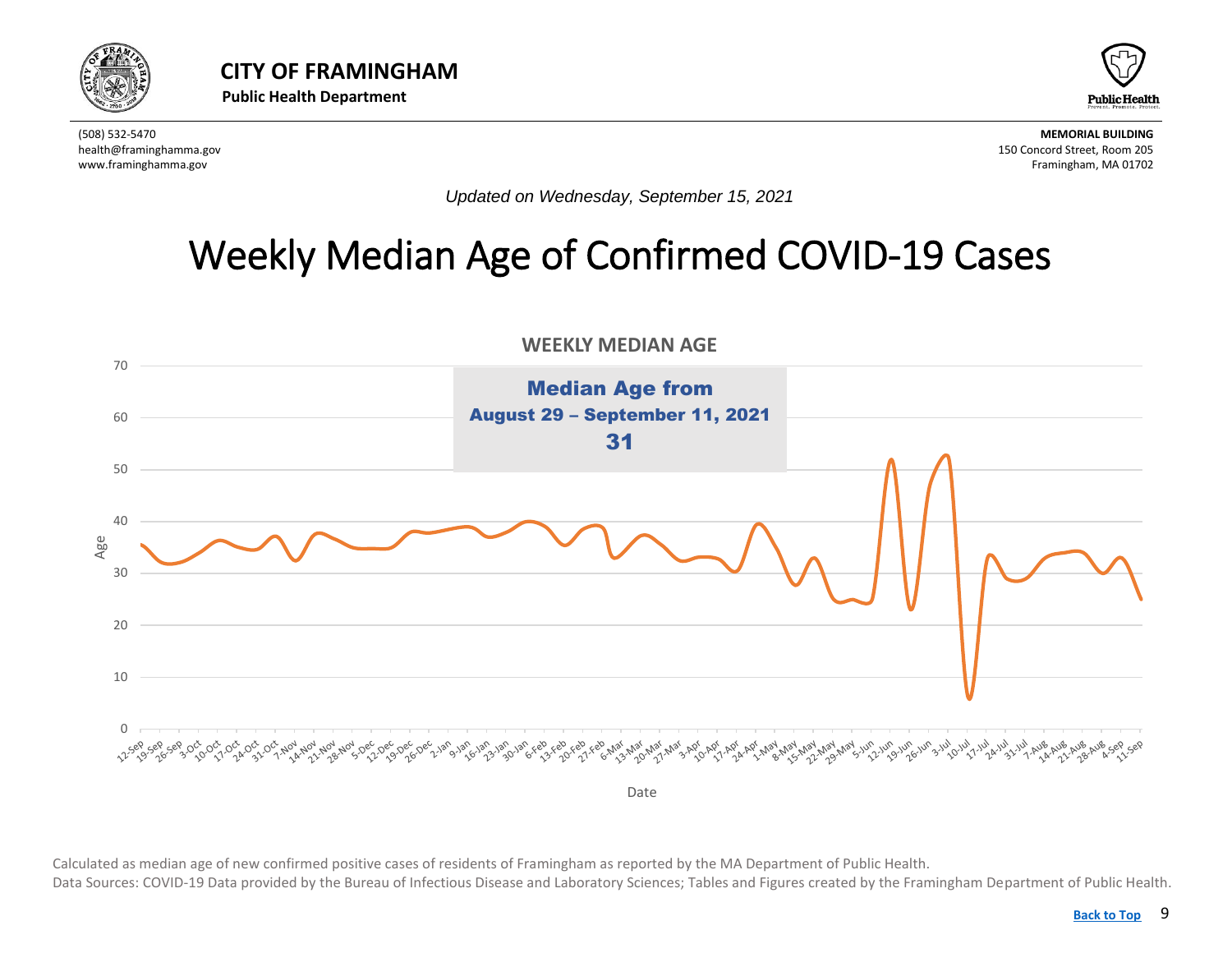<span id="page-9-0"></span>![](_page_9_Picture_0.jpeg)

![](_page_9_Picture_3.jpeg)

*Updated on Wednesday, September 15, 2021*

#### COVID-19 Cases by Age Group Last 14-Days

![](_page_9_Figure_7.jpeg)

Data Sources: COVID-19 Data provided by the Bureau of Infectious Disease and Laboratory Sciences, U.S. Census Bureau: Age Population Estimates 2010-2019, version 2019; Tables and Figures created by the Framingham Department of Public Health.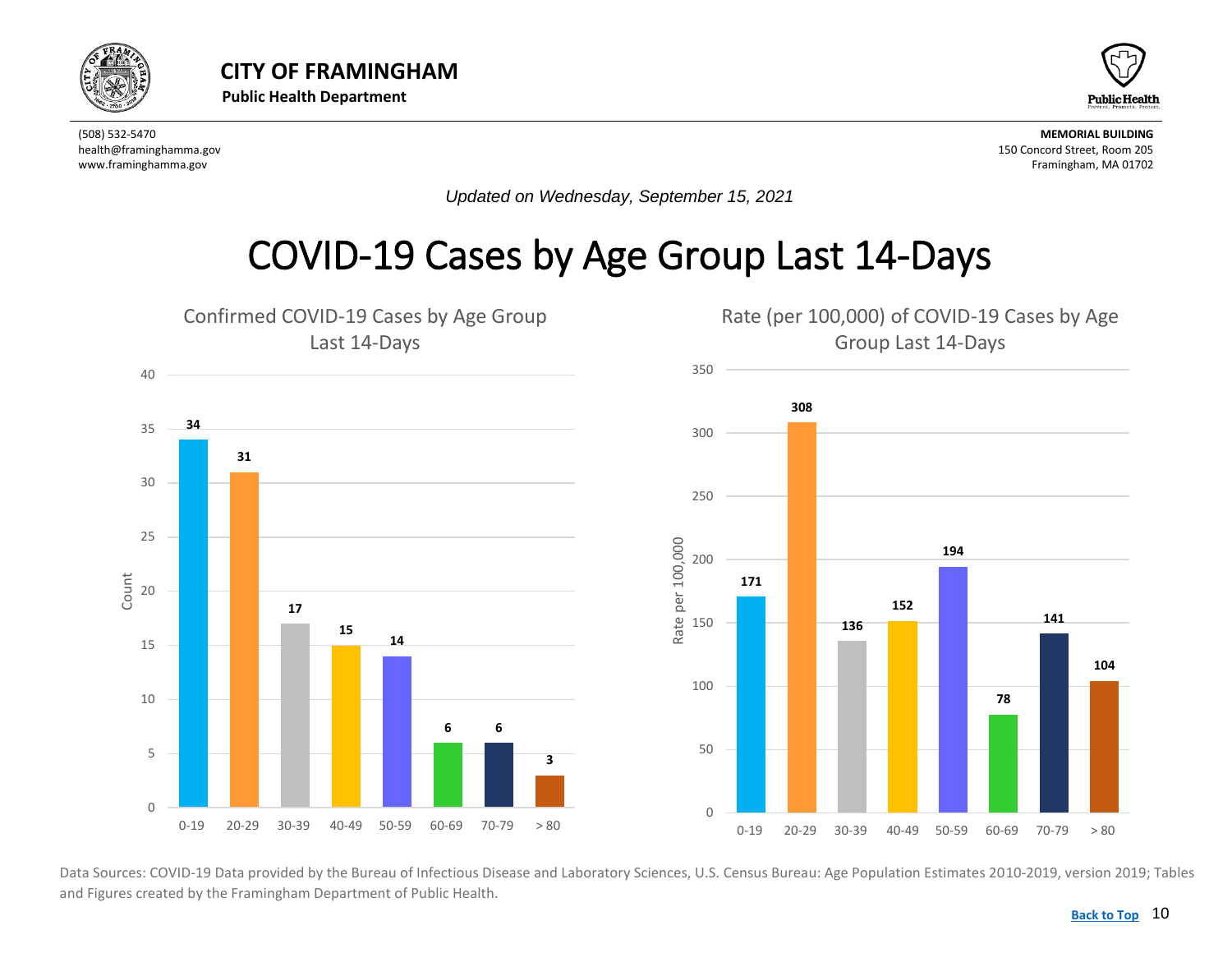<span id="page-10-0"></span>![](_page_10_Picture_0.jpeg)

![](_page_10_Picture_3.jpeg)

*Updated on Wednesday, September 15, 2021*

#### Deaths and Death Rate by Age Group

![](_page_10_Figure_7.jpeg)

Data Sources: COVID-19 Data provided by the Bureau of Infectious Disease and Laboratory Sciences and U.S. Census Bureau: Age Population Estimates 2010-2019, version 2019; Tables and Figures created by the Framingham Department of Public Health.

\* Median Age of Death in Confirmed COVID-19 Cases from March 1, 2020 to September 14, 2021 in Community Setting only.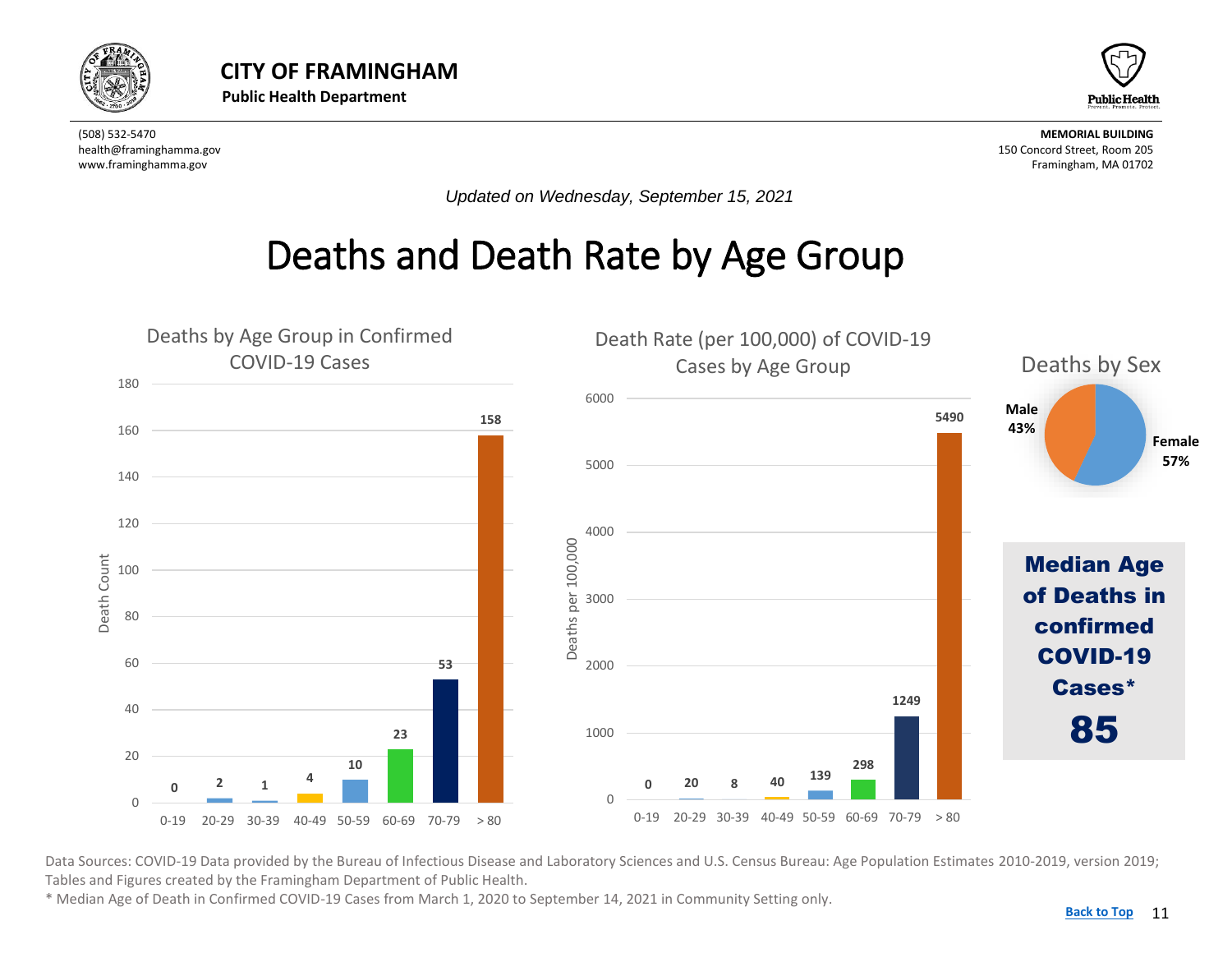<span id="page-11-0"></span>![](_page_11_Picture_0.jpeg)

![](_page_11_Picture_3.jpeg)

*Updated on Wednesday, September 15, 2021*

#### Percentage of COVID-19 Cases and Case Rate by Race/Ethnicity

#### **Percentage of Total Population and Percent of Cases by Race/Ethnicity**

![](_page_11_Figure_8.jpeg)

- Non-Hispanic White represent 58% of the City of Framingham population however they comprise less than half of the proportion of COVID 19 cases at 30%.
- Hispanics represent 17% of the City of Framingham population but comprise more than 2x that proportion of COVID 19 cases at 43%.
- Disparity between Whites and non-white populations would be even higher except many residents of Brazilian descent describe themselves as white.

![](_page_11_Figure_12.jpeg)

- The highest rates of positive cases are among Hispanics, Non-Hispanic Other and Non-Hispanics Asian.
- Disparity between Whites and non-white populations would be even higher except many residents of Brazilian descent describe themselves as white.

Data Sources: COVID-19 Data provided by the Bureau of Infectious Disease and Laboratory Sciences; and U.S. Census Bureau: Race and Hispanic Origin Population Estimates 2010-2019, version 2019; Tables and Figures created by the Framingham Department of Public Health.

#### **Rate (per 100,000) of COVID-19 Cases by Race/Ethnicity**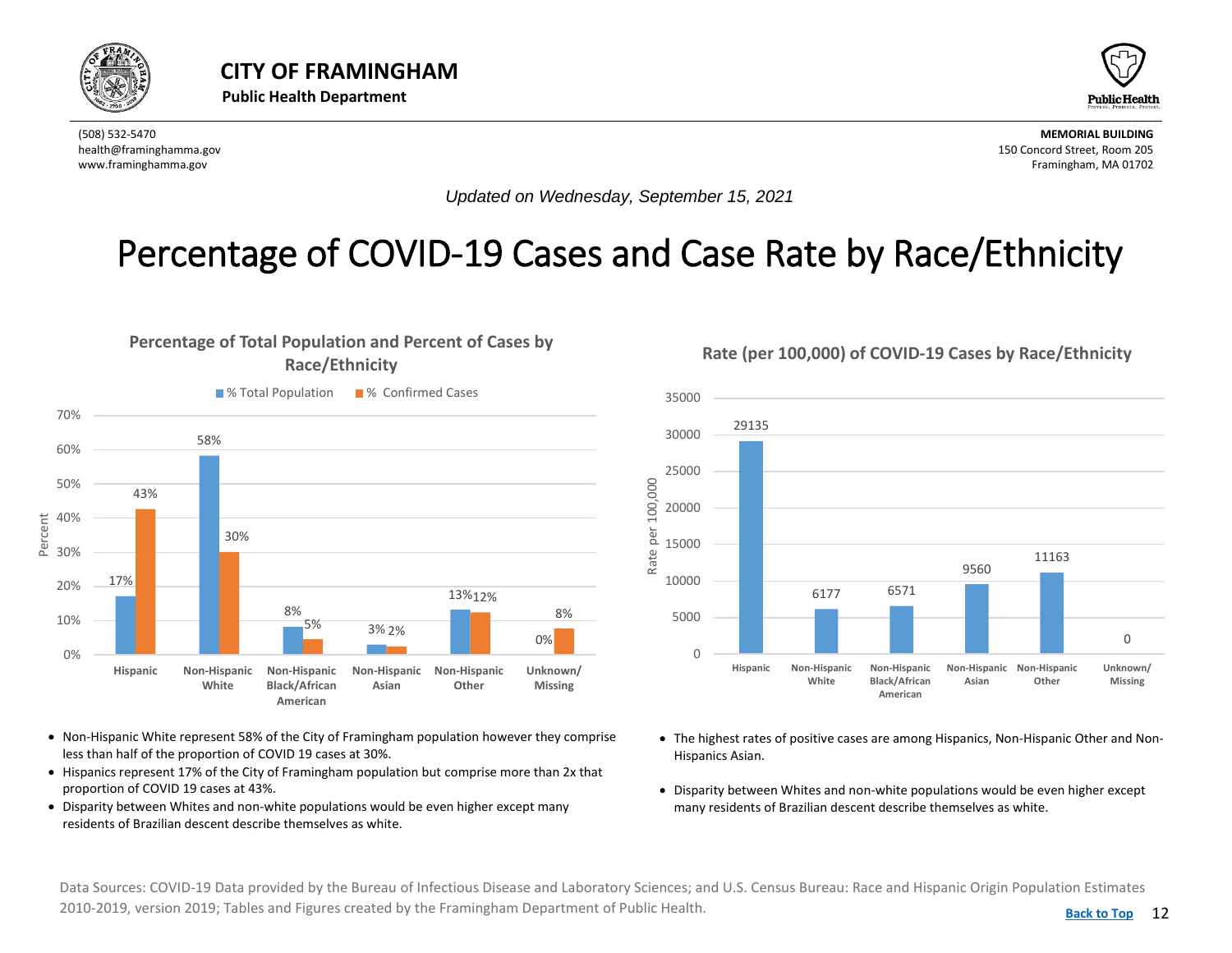<span id="page-12-0"></span>![](_page_12_Picture_0.jpeg)

![](_page_12_Picture_3.jpeg)

*Updated on Wednesday, September 15, 2021*

### Deaths and Death Rate by Race/Ethnicity

![](_page_12_Figure_7.jpeg)

- Count of Non-Hispanic White population is significantly higher than the other populations
- Disparity between Whites and non-White populations would be even higher since many residents of Brazilian descent describe themselves as white.
- The highest death rates of positive cases are among Hispanic, non-Hispanic White and non-Hispanic other.
- Disparity between Whites and non-White populations would be even higher since many residents of Brazilian descent describe themselves as white.

Data Sources: COVID-19 Data provided by the Bureau of Infectious Disease and Laboratory Sciences; Tables and Figures created by the Framingham Department of Public Health. **[Back to Top](#page-1-0)**